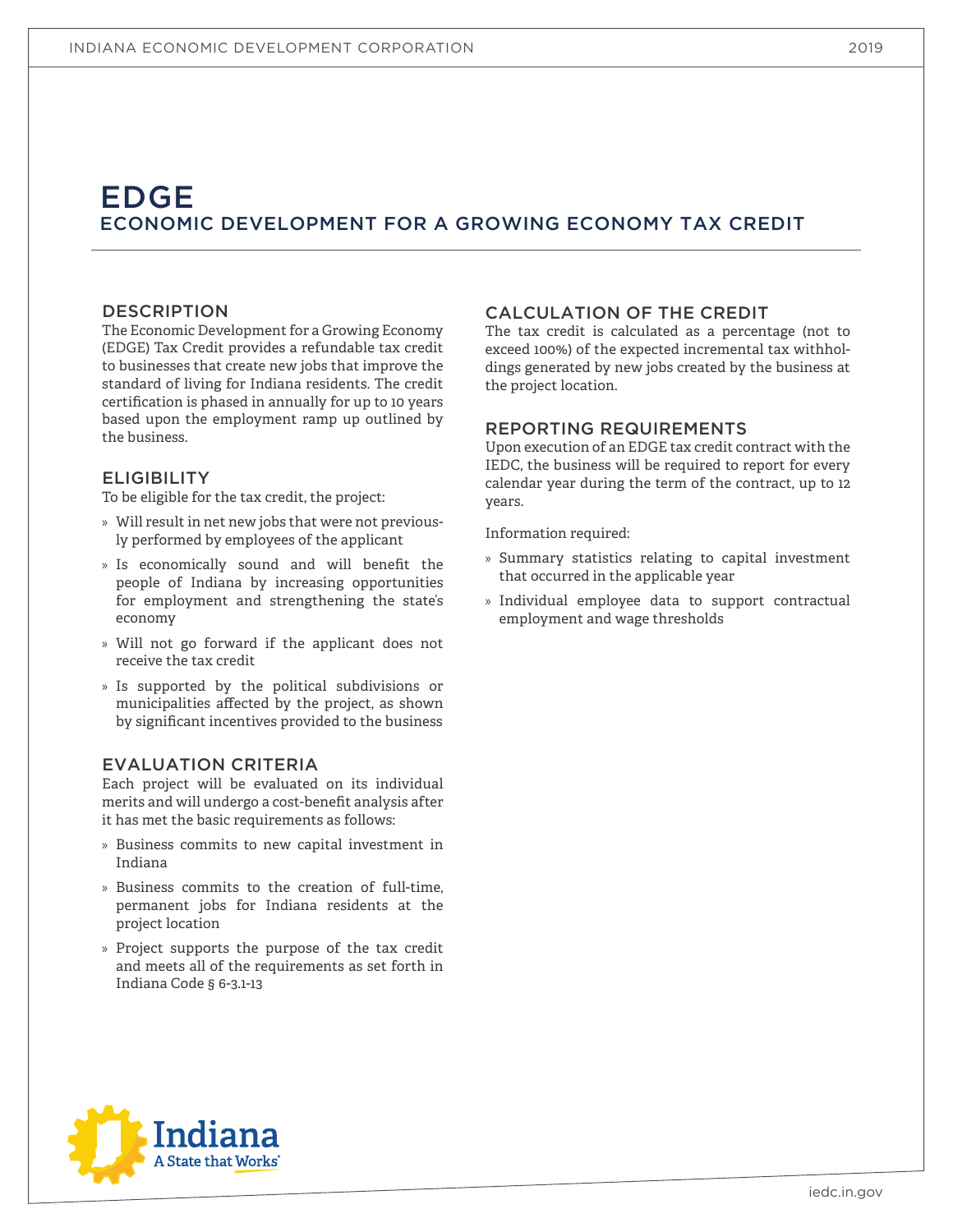$\blacksquare$ 

# EDGE ECONOMIC DEVELOPMENT FOR A GROWING ECONOMY TAX CREDIT

| <b>PROJECT ELIGIBILITY</b> | Company commits to creating new jobs that will result<br>in an incremental increase in the amount of withholdings<br>generated by the company in Indiana |
|----------------------------|----------------------------------------------------------------------------------------------------------------------------------------------------------|
| <b>AMOUNT</b>              | An amount not to exceed 100% of the incremental<br>withholdings generated by new jobs created by the<br>business at the project location                 |
| <b>PASS THROUGH</b>        | Yes                                                                                                                                                      |
| <b>CARRY FORWARD</b>       | None                                                                                                                                                     |
| <b>CARRY BACK</b>          | <b>No</b>                                                                                                                                                |
| <b>REFUNDABLE</b>          | Yes                                                                                                                                                      |
| <b>ASSIGNABLE</b>          | <b>No</b>                                                                                                                                                |
| <b>PROJECT CAP</b>         | Award cannot exceed 100% of incremental withholdings<br>generated by the project                                                                         |
| <b>PROGRAM CAP</b>         | None                                                                                                                                                     |



 $\top$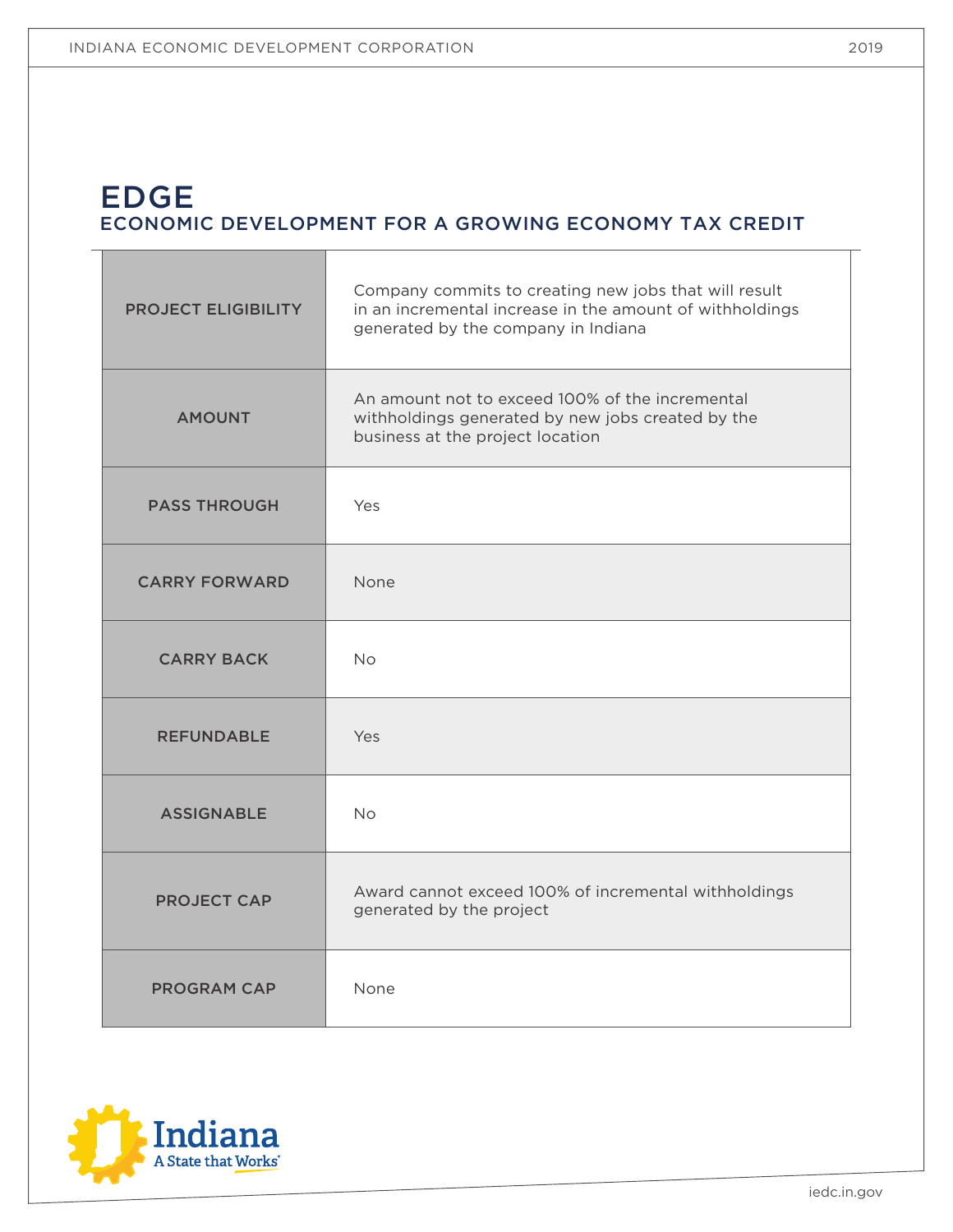# EDGE-NR ECONOMIC DEVELOPMENT FOR A GROWING ECONOMY TAX CREDIT-NON RESIDENT

### DESCRIPTION

The Economic Development for a Growing Economy-Non Resident (EDGE-NR) Tax Credit provides a nonrefundable tax credit to businesses that create new jobs that are filled by residents from another state. The credit certification is phased in annually for up to 10 years based upon the employment ramp up outlined by the business.

### **ELIGIBILITY**

To be eligible for the tax credit, the project:

- » Will result in net new jobs that were not previously performed by employees of the applicant
- » Is economically sound and will benefit the people of Indiana by increasing opportunities for employment and strengthening the state's economy
- » Will not move forward if the applicant does not receive the tax credit
- » Is supported by the political subdivisions or municipalities affected by the project, as shown by significant incentives provided to the business

#### EVALUATION CRITERIA

Each project will be evaluated on its individual merits and will undergo a cost-benefit analysis after it has met the basic requirements as follows:

- » Business commits to new capital investment in Indiana
- » Business commits to the creation of full-time, permanent jobs that could be filled by Indiana residents at the project location
- » Project supports the purpose of the tax credit and meets all of the requirements as set forth in Indiana Code § 6-3.1-13

### CALCULATION OF THE CREDIT

The tax credit is calculated as a percentage (not to exceed 100%) of the amount of incremental tax withholdings that would have been generated by new jobs created by the business at the project location if they were filled by Indiana residents.

### REPORTING REQUIREMENTS

Upon execution of an EDGE-NR tax credit contract with the IEDC, the business will be required to report for every calendar year during the term of the contract, up to 12 years.

- » Summary statistics relating to capital investment that occurred in the applicable year
- » Individual employee data to support contractual employment and wage thresholds



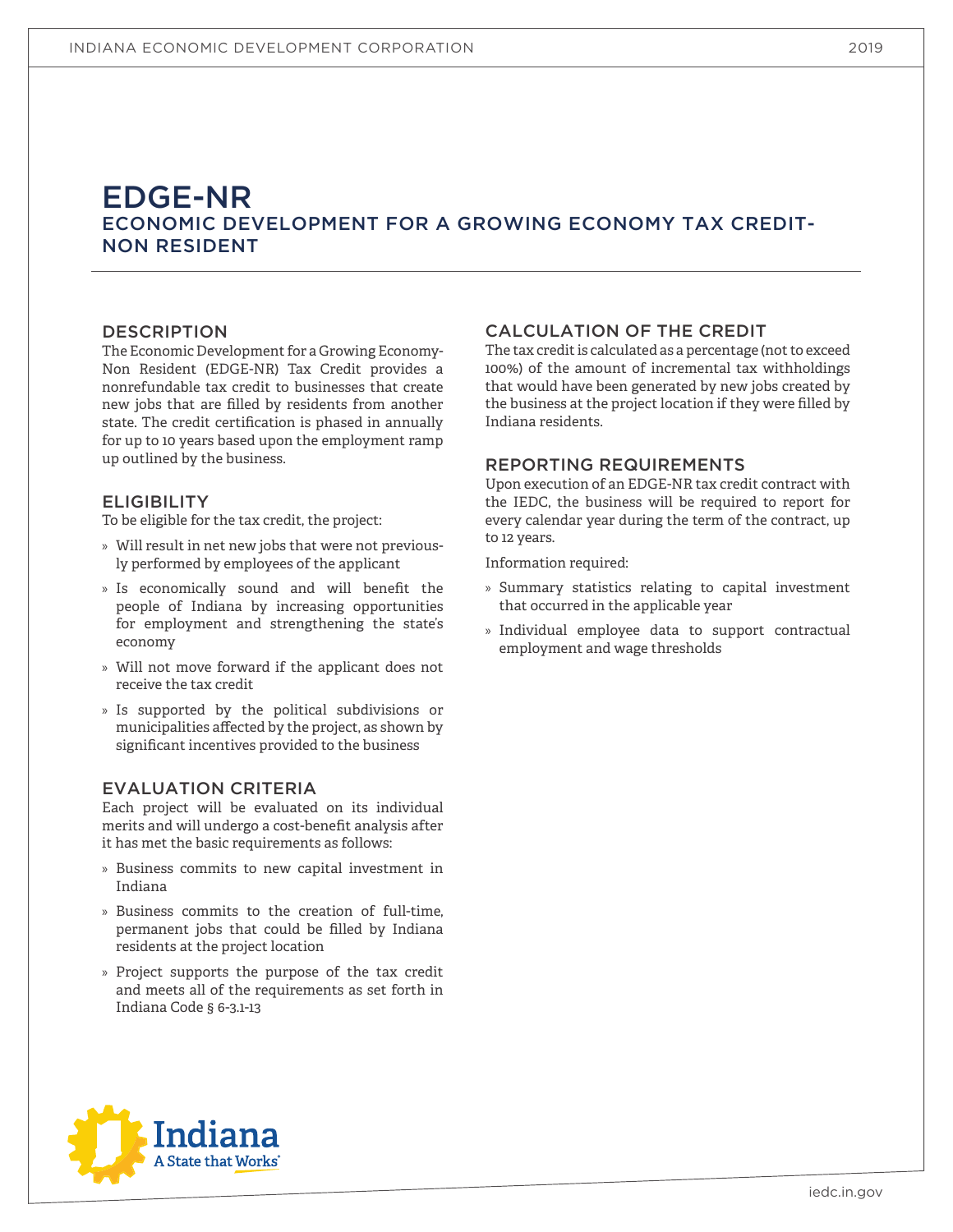# EDGE-NR ECONOMIC DEVELOPMENT FOR A GROWING ECONOMY TAX CREDIT-NON RESIDENT

| <b>PROJECT ELIGIBILITY</b> | Company commits to creating new jobs that will result<br>in an incremental increase in the amount of withholdings<br>generated by the company in Indiana |  |
|----------------------------|----------------------------------------------------------------------------------------------------------------------------------------------------------|--|
| <b>AMOUNT</b>              | An amount not to exceed 100% of the incremental<br>withholdings generated by new jobs created by the<br>business at the project location                 |  |
| <b>PASS THROUGH</b>        | Yes                                                                                                                                                      |  |
| <b>CARRY FORWARD</b>       | <b>No</b>                                                                                                                                                |  |
| <b>CARRY BACK</b>          | <b>No</b>                                                                                                                                                |  |
| <b>REFUNDABLE</b>          | Yes                                                                                                                                                      |  |
| <b>ASSIGNABLE</b>          | No.                                                                                                                                                      |  |
| <b>PROJECT CAP</b>         | Award cannot exceed 100% of incremental withholdings<br>generated by the project                                                                         |  |
| <b>PROGRAM CAP</b>         | None                                                                                                                                                     |  |

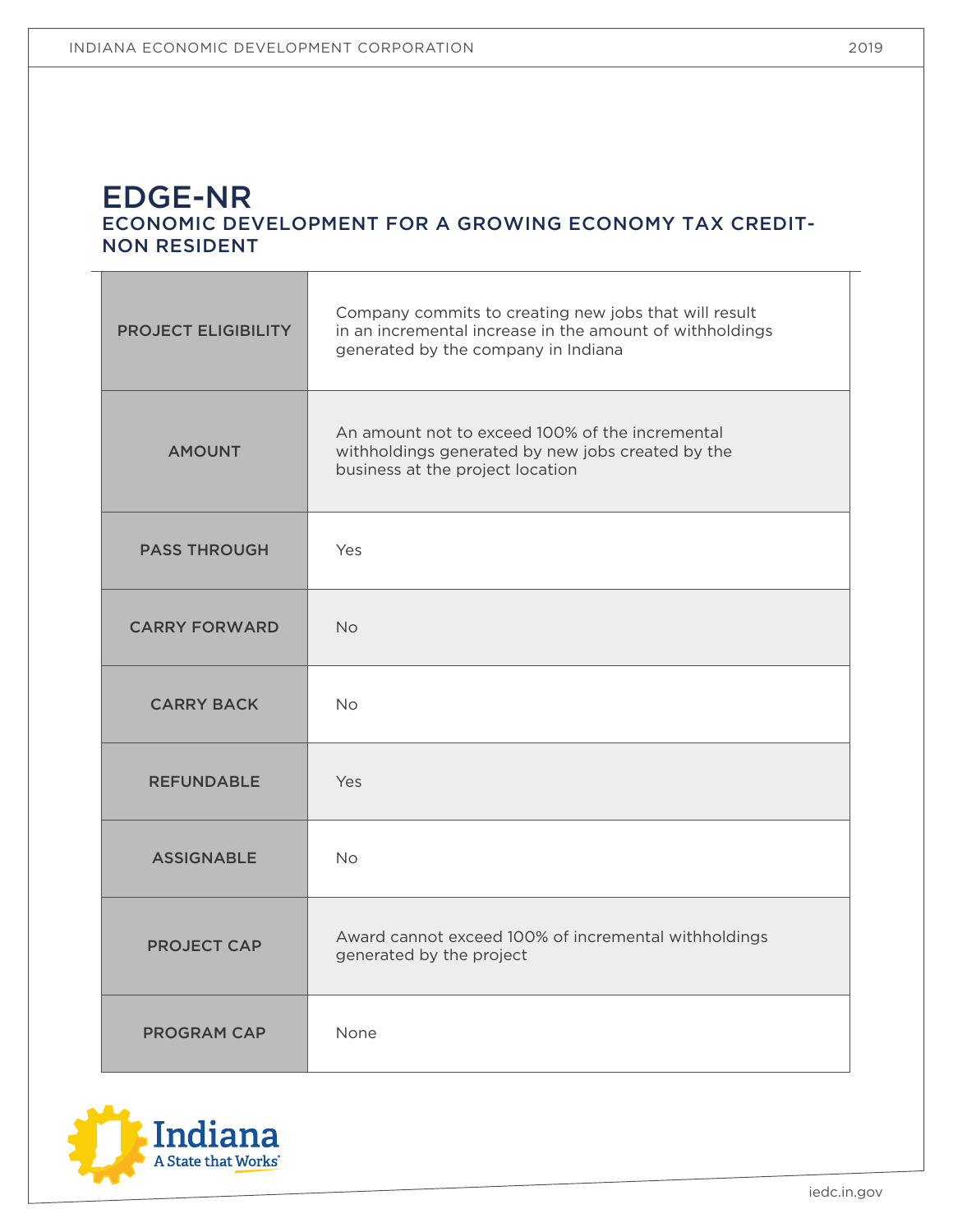# HBI HOOSIER BUSINESS INVESTMENT TAX CREDIT

#### DESCRIPTION

The Hoosier Business Investment (HBI) Tax Credit is the IEDC's primary capital investment tool. The HBI tax credit provides an incentive to businesses to support job creation and capital investment that improves the standard of living for Indiana residents. The nonrefundable income tax credits are calculated as a percentage of the eligible capital investment to support the project. The credit may be certified annually, based on the phase-in of eligible capital investment.

### **ELIGIBILITY**

To be eligible for the tax credit, the project:

- » Will result in net new jobs that were not previously performed by employees of the applicant or increased payroll at the project location
- » Is economically sound and will benefit the people of Indiana by increasing opportunities for employment and strengthening the state's economy
- » Will not move forward if the applicant does not receive the tax credit
- » Is supported by the political subdivisions/ municipalities affected by the project, as shown by significant incentives provided to the business

Eligible capital investment includes building costs associated with the project as well as the purchase of new, used or refurbished machinery, and other modern manufacturing equipment as outlined by Indiana Code § 6-3.1-26-8.

# EVALUATION CRITERIA

Each project will be evaluated on its individual merits and will undergo a cost-benefit analysis after it has met the following basic requirements:

- » Business commits to new capital investment in Indiana
- » Business commits to the creation of full-time, permanent jobs for Indiana residents at the project location; or commits to increasing the total payroll for employees at the project location
- » Project supports the purpose of the tax credit and meets all of the requirements as set forth in Indiana Code § 6-3.1-26

### CALCULATION OF THE CREDIT

The tax credit is calculated by determining the eligible capital investment and multiplying the total by:

- » 10% for qualified investment
- » 15% if the qualified investment is for the purchase of digital manufacturing equipment
- » 25% if the qualified investment is a logistics investment

### REPORTING REQUIREMENTS

Upon execution of an HBI tax credit contract with the IEDC, the business will be required to report for every calendar year during the term of the contract, up to 10 years.

- » Summary statistics relating to capital investment that occurred in the applicable year
- » Individual employee data to support contractual employment and wage thresholds
- » Detailed line-item report of eligible investment costs by invoice

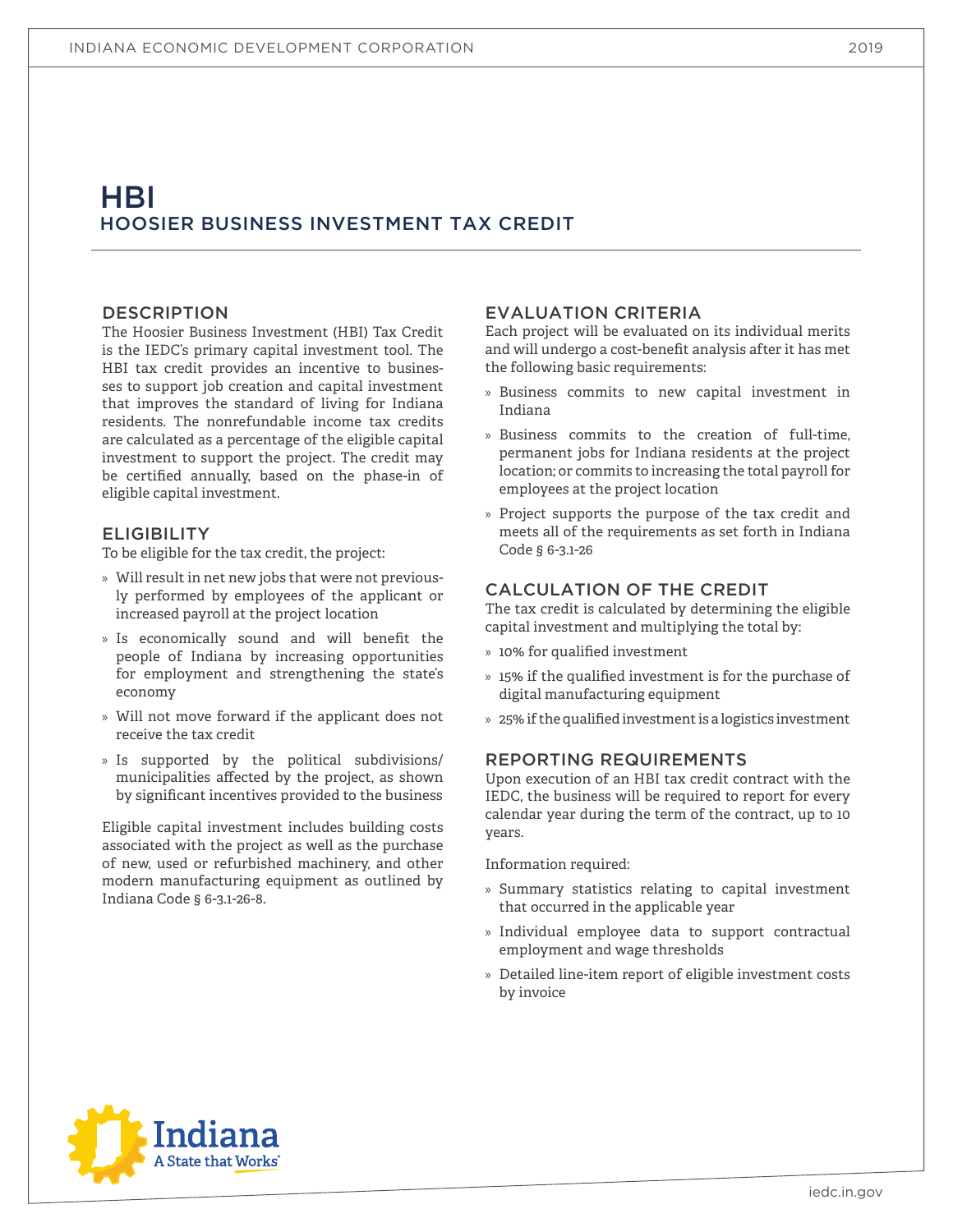T

# **HBI** HOOSIER BUSINESS INVESTMENT TAX CREDIT

| <b>PROJECT</b><br><b>ELIGIBILITY</b> | Business must commit to capital investments and<br>1. Create new jobs or<br>2. Increase payroll<br>at the project location                              |
|--------------------------------------|---------------------------------------------------------------------------------------------------------------------------------------------------------|
| <b>AMOUNT</b>                        | Up to 10% of qualified investment<br>Up to 15% of qualified investment: Digital Manufacturing Equipment<br>Up to 25% of qualified investment: Logistics |
| <b>PASS THROUGH</b>                  | Yes                                                                                                                                                     |
| <b>CARRY FORWARD</b>                 | Yes, for up to 9 years after the year in which the investment is made                                                                                   |
| <b>CARRY BACK</b>                    | <b>No</b>                                                                                                                                               |
| <b>REFUNDABLE</b>                    | <b>No</b>                                                                                                                                               |
| <b>ASSIGNABLE</b>                    | <b>No</b>                                                                                                                                               |
| <b>PROJECT CAP</b>                   | None                                                                                                                                                    |
| <b>PROGRAM CAP</b>                   | \$50 million each fiscal year<br>\$10 million each fiscal year for logistics investments                                                                |



Т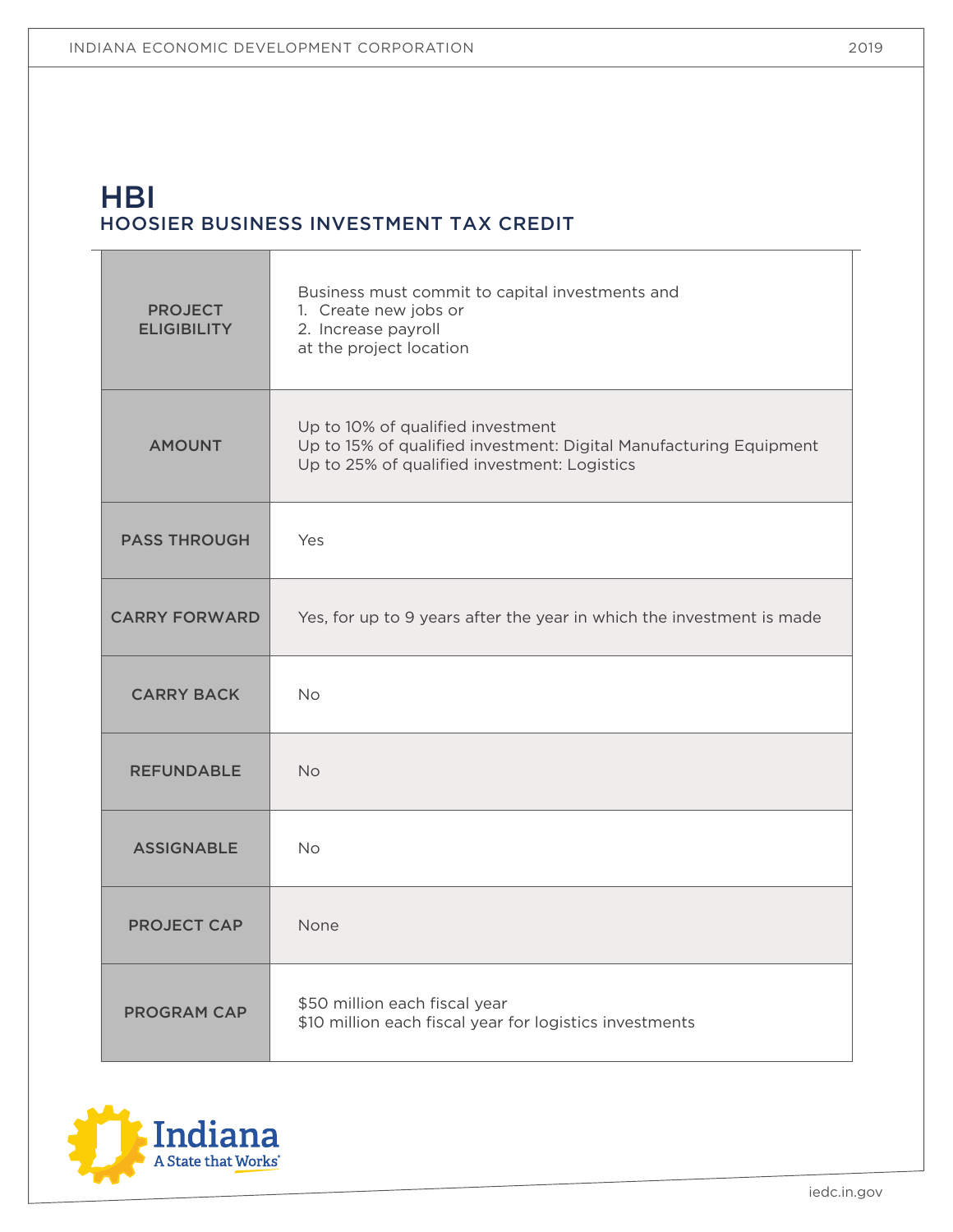# INDUSTRIAL DEVELOPMENT GRANT FUND

# DESCRIPTION

The Industrial Grant Fund (IDGF) provides assistance to municipalities and other eligible entities as defined under I.C. 5-28-25-1 with off-site infrastructure improvements needed to serve the proposed project site. Upon review and approval of the Local Recipient's application, project specific Milestones are established for completing the improvements. IDGF will reimburse a portion of the actual total cost of the infrastructure improvements.

The assistance will be paid as each Milestone is achieved, with final payment upon completion of the last Milestone of the infrastructure project.

# ELIGIBLE EXPENSES

Eligible infrastructure expenses include:

- » Lease, purchase, construction or repair of real and personal public property
- » Preparation of surveys, plans and specifications for construction of publicly owned and operated facilities, utilities and services
- » Construction of airport facilities
- » Construction of tourist attractions
- » Construction, extension or completion of—
	- 1. Sewer lines and other drainage facilities
	- 2. Waterlines
	- 3. Roads and streets
	- 4. Sidewalks
	- 5. Rail spurs and sidings
	- 6. Fiber-optic and other IT infrastructure

# EVALUATION CRITERIA

Each project will be evaluated on its individual merits and with a cost-benefit analysis after it has met the basic requirements as follows:

- » Infrastructure cost is used to support new capital investment in Indiana
- » Infrastructure cost is used to support the retention or creation of full-time, permanent jobs for Indiana residents at the project location
- » Infrastructure cost is eligible, supports the purpose of the fund, and meets all requirements as set forth in I.C. 5-28-25

# ELIGIBILITY FOR PAYMENT

To receive payment for a portion of the actual costs of the Infrastructure Project, the Grantee must submit an invoice showing that the Infrastructure Project Milestone was fully reached.

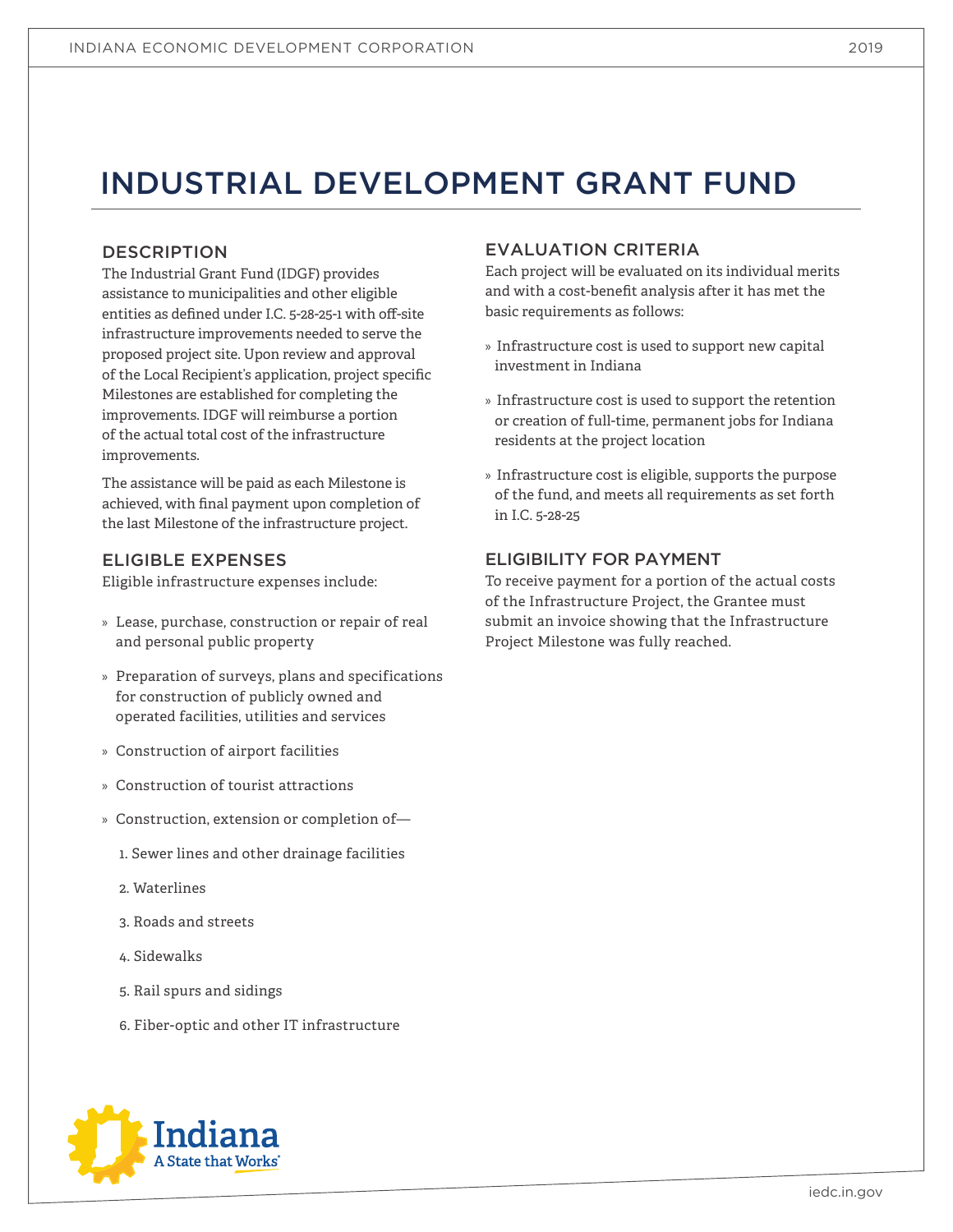# RTC. REDEVELOPMENT TAX CREDIT

#### DESCRIPTION

The Redevelopment Tax Credit (RTC) provides an incentive for investment in the redevelopment of vacant land and buildings as well as brownfields. This credit, established by Indiana Code § 6-3.1-34, provides companies and developers an assignable income tax credit for investing in the redevelopment of communities, improving quality of place and building capacity at the local level.

The IEDC may not award more than \$50 million in credits each state fiscal year. Any credit award over \$7 million must include a requirement that a portion of the credit be repaid by the company or developer.

#### PROJECT ELIGIBILITY

The credit is available to taxpayers that make qualified investments in the redevelopment or rehabilitation of a qualified redevelopment site. A qualified redevelopment site is considered vacant land, brownfield property over 50 acres, or a vacant building or complex of buildings that are at least 15 years old.

The IEDC will evaluate a project based on a number of factors including its potential impact on the local community, the likelihood the project will spur additional investment, the level of support for the project from local and regional stakeholders, and the project's alignment with a regional or local development plan. Only projects that the IEDC expects to have a positive return on investment will be eligible for a tax credit award.

### APPLICATION

An application must be approved before an investment is made. See the application for additional requirements. The application can be found on the IEDC website.

# CALCULATION OF CREDIT

The credit is equal to the amount of qualified investment made by the taxpayer during the taxable year, multiplied by a percentage determined by the IEDC (not to exceed 25%). The maximum percentage for a project is determined by the nature of the qualified redevelopment site. An additional 5% may be awarded if the project qualifies for New Markets Tax Credits or is located in an opporunity zone.

### ELIGIBLE QUALIFIED INVESTMENT COSTS

Qualified Investment must be for the redevelopment or rehabilitation of a qualified redevelopment site. Expenditures made before they are approved by the IEDC are not considered qualified investment.

#### **Eligible costs may include:**

- » Acquisition costs, when necessary for redevelopment or rehabilitation and only if the property is substantially improved
- » Architectural and engineering fees
- » Environmental remediation costs
- » Construction management and demolition costs
- » Costs directly associated with the redevelopment or rehabilitation of property
- » FF&E, if nonmovable
- » Permitting costs directly related to redevelopment or rehabilitation

#### **Eligible costs do not include:**

- » Legal and accounting fees
- » Developer fees
- » Feasibility studies
- » Property insurance
- » FF&E, if movable
- » Loan origination fees, or other related expenses
- » Other professional fees not directly related to the redevelopment or rehabilitation of property
	- Reserves
	- Other soft costs



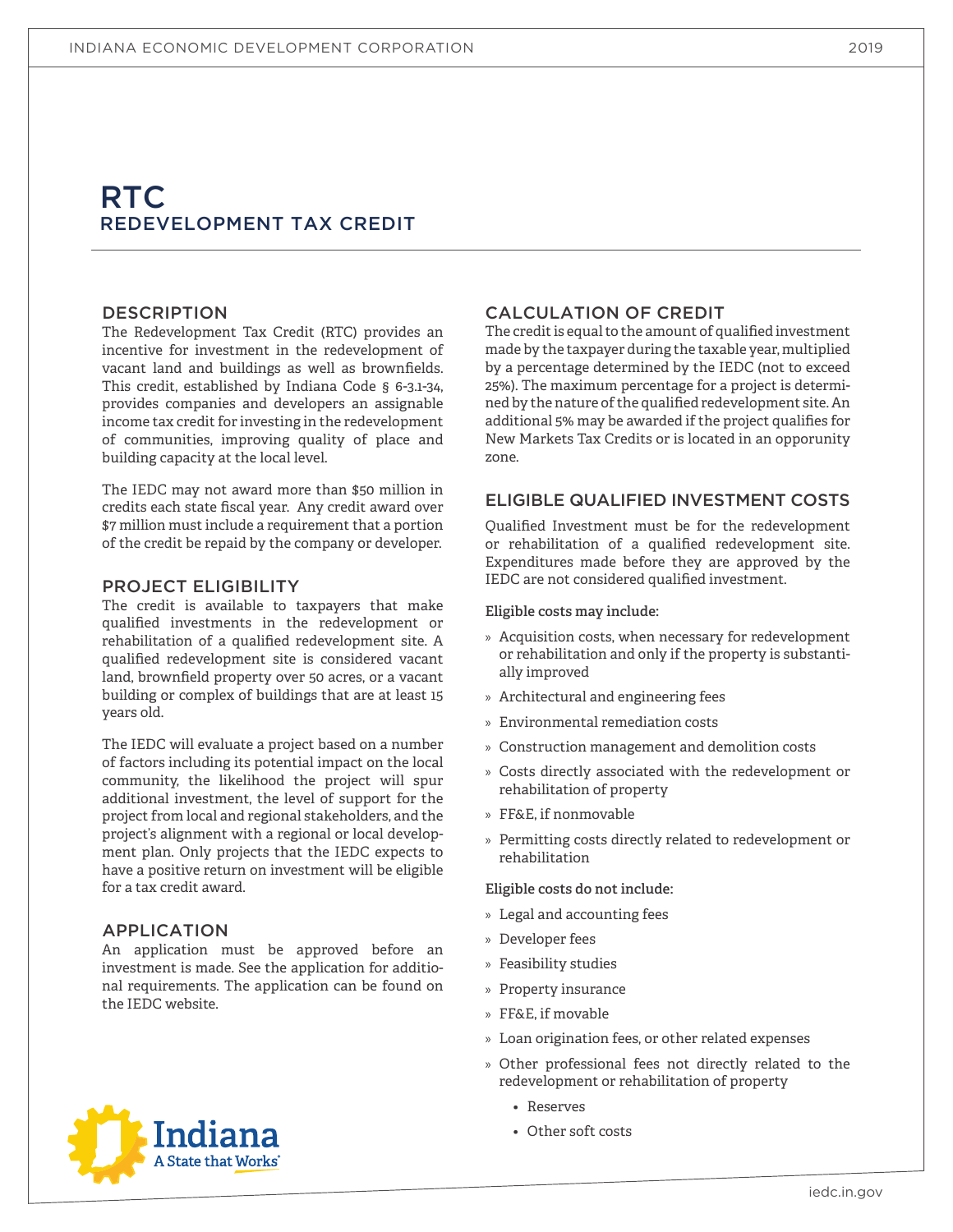# **RTC** REDEVELOPMENT TAX CREDIT

| INDUSTRIAL RECOVERY VS. REDEVELOPMENT TAX |                                                                                                                                     |                                                                                                                                                                              |  |
|-------------------------------------------|-------------------------------------------------------------------------------------------------------------------------------------|------------------------------------------------------------------------------------------------------------------------------------------------------------------------------|--|
|                                           | <b>Industrial Recovery Tax Credit</b><br>(DINO)                                                                                     | <b>Redevelopment Tax Credit</b>                                                                                                                                              |  |
| <b>Year Enacted</b>                       | 1987, expires Dec. 31, 2019                                                                                                         | 2020                                                                                                                                                                         |  |
| Amount                                    | 15%<br>20%<br>25%<br>Maximum credit amount dependent<br>on age of building                                                          | 10%<br>15%<br>20%<br>25%<br>Maximum credit amount<br>dependent on age of building<br>and geographical location of<br>the project; Can be increased<br>by 5% if in NMTC or OZ |  |
| <b>Pass Through</b>                       | Y                                                                                                                                   | Y                                                                                                                                                                            |  |
| Assignable                                | Y<br>Credit may be assigned to a lessee of<br>the industrial recovery site                                                          | Y                                                                                                                                                                            |  |
| <b>Carry Forward</b>                      | Y                                                                                                                                   | Y                                                                                                                                                                            |  |
| <b>Carry Back</b>                         | $\mathsf{N}$                                                                                                                        | N                                                                                                                                                                            |  |
| <b>Refundable</b>                         | $\mathsf{N}$                                                                                                                        | $\mathsf{N}$                                                                                                                                                                 |  |
| <b>Direct ROI</b>                         | N.                                                                                                                                  | N                                                                                                                                                                            |  |
| <b>Eligibility</b><br>Limitations         | Industrial recovery site must contain<br>a plant with a minimum of 100k sq.<br>ft. of floor space; Must be at least 15<br>years old | Tiered award for vacant<br>buildings or complex at least<br>15 years old; Vacant land; or<br>Brownfields over 50 acres                                                       |  |
| Geographical<br>Limitations               | Limited to communities that have a<br>100k sq. ft. vacant industrial facility                                                       | Tiered award based on site's<br>location in the geographical<br>jurisdiction of an RDA                                                                                       |  |
| <b>Program Cap</b>                        | $\mathsf{N}$                                                                                                                        | \$50M annual award limit                                                                                                                                                     |  |
| Repayment                                 | $\mathsf{N}$                                                                                                                        | Award amount in excess of<br>\$7M                                                                                                                                            |  |
| <b>IEDC Discretion</b>                    | $\mathsf{N}$                                                                                                                        | Y                                                                                                                                                                            |  |

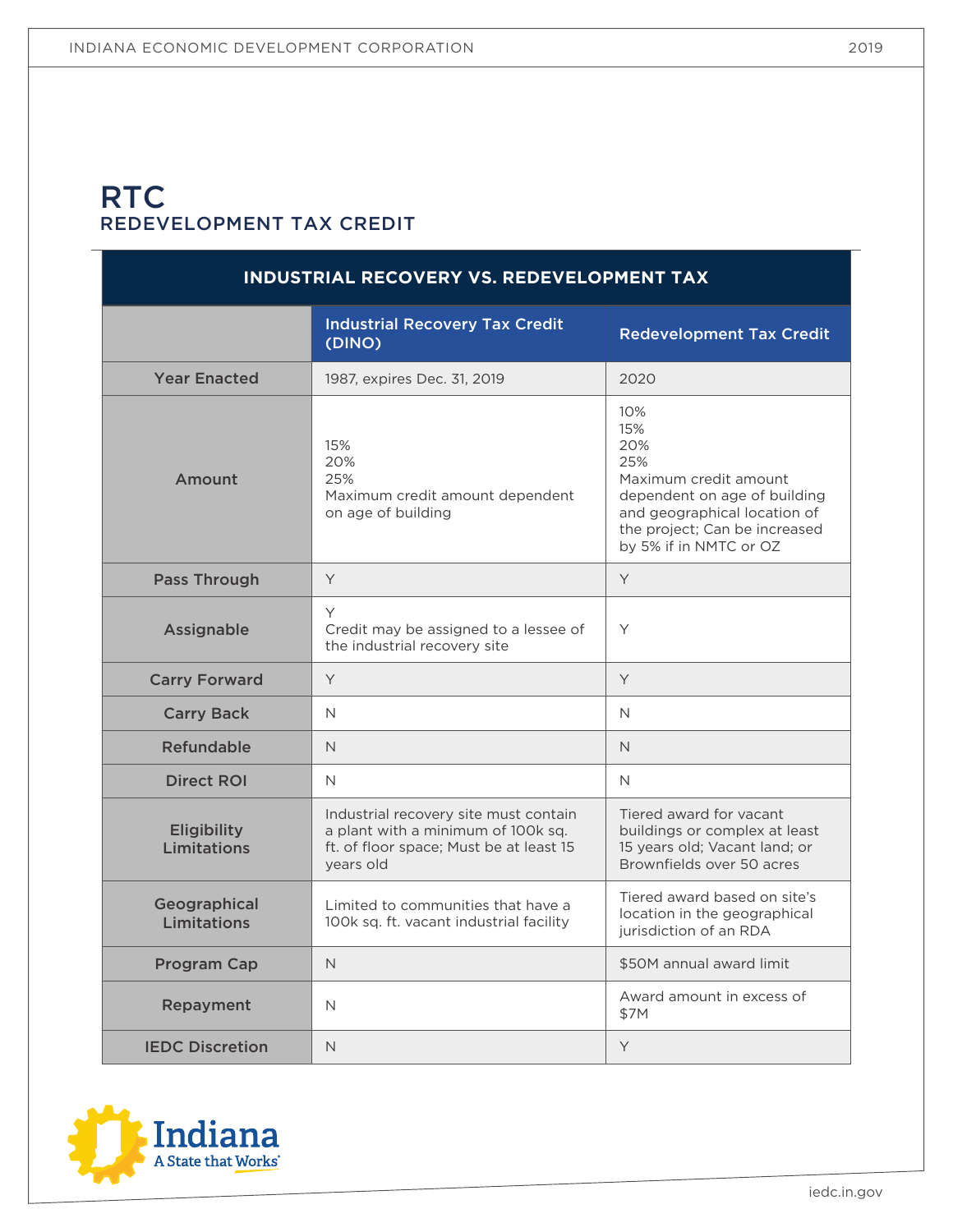# **HQRTC** HEADQUARTERS RELOCATION TAX CREDIT

### DESCRIPTION

The Headquarters Relocation Tax Credit (HQRTC) provides a nonrefundable tax credit to a business that relocates its headquarters to Indiana. The credit is assessed against the corporation's state tax liability. The HQRTC is established by Indiana Code § 6-3.1-30.

### **ELIGIBILITY**

**Businesses eligible to receive an HQRTC award must:**

- » Be engaged in interstate commerce
- » Maintain a corporate headquarters at a location outside Indiana
- » Have not previously maintained a corporate headquarters in Indiana
- » Have annual worldwide revenues of at least \$50 million during the taxable year immediately preceding the business' application for a tax credit
- » Relocate its corporate headquarters to Indiana
- » Employ at least 75 employees in Indiana after relocating a corporate headquarters to Indiana

#### **A headquarters is considered:**

- » The principal offices of the principal executive officers of the eligible business
- » The principal offices of a division or smaller subdivision of an eligible business
- » A research and development center of an eligible business

### EVALUATION CRITERIA

Each project will be evaluated on its individual merits and will undergo a cost-benefit analysis.

### CALCULATION OF THE CREDIT

The tax credit is calculated by determining the amount of the company's relocation costs multiplied by a percentage determined by the IEDC, up to 50%. Relocation costs are considered:

- » Moving costs and related expenses
- » Purchases of new or replacement equipment
- » Capital investment costs
- » Property assembly and development costs including:
	- The purchase, lease or construction of buildings and land
	- Infrastructure improvements
	- Site development costs

Costs that do not directly result from the relocation of the business to Indiana do not qualify as relocation costs.

#### REPORTING REQUIREMENTS

Upon execution of an HQRTC tax credit contract with the IEDC the business will be required to report for every calendar year during the term of the contract, up to 10 years.

- » Summary statistics relating to capital investment that occurred in the applicable year
- » Individual employee data to support contractual employment and wage thresholds
- » Detailed line-item report of eligible relocation costs by invoice

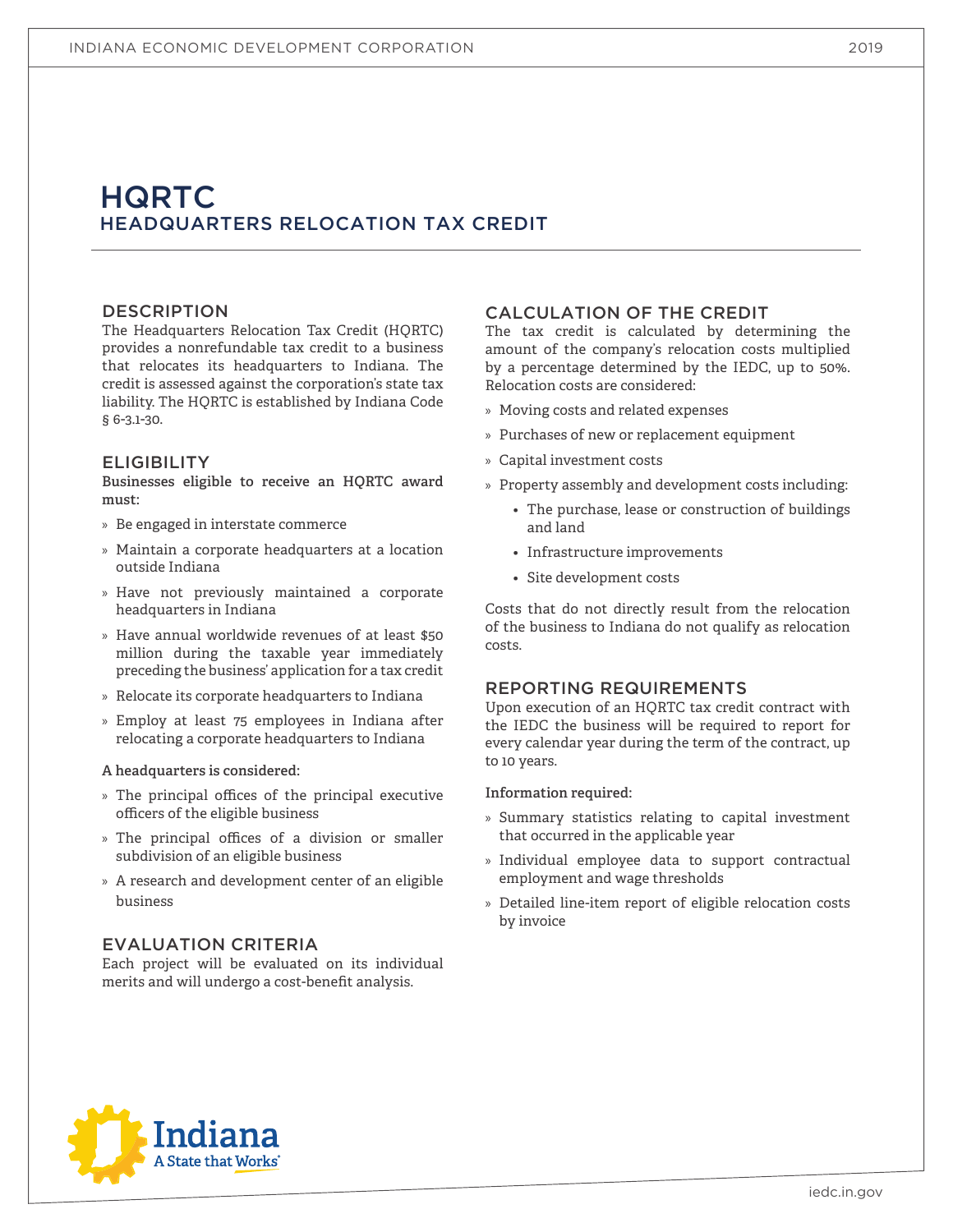# **HQRTC** HEADQUARTERS RELOCATION TAX CREDIT

| <b>PROJECT</b><br><b>ELIGIBILITY</b> | Businesses with at least \$50 million in worldwide revenues must<br>commit to:<br>» Relocating their headquarters to Indiana<br>» Employing at least 75 Indiana residents by the expiration of the tax<br>credit agreement |
|--------------------------------------|----------------------------------------------------------------------------------------------------------------------------------------------------------------------------------------------------------------------------|
| <b>AMOUNT</b>                        | Up to 50% of a business's relocation costs                                                                                                                                                                                 |
| <b>PASS THROUGH</b>                  | Yes                                                                                                                                                                                                                        |
| <b>CARRY FORWARD</b>                 | Yes, for up to 9 years after the year in which the credit is first claimed                                                                                                                                                 |
| <b>CARRY BACK</b>                    | <b>No</b>                                                                                                                                                                                                                  |
| <b>REFUNDABLE</b>                    | <b>No</b>                                                                                                                                                                                                                  |
| <b>ASSIGNABLE</b>                    | <b>No</b>                                                                                                                                                                                                                  |
| <b>PROJECT CAP</b>                   | None                                                                                                                                                                                                                       |
| <b>PROGRAM CAP</b>                   | None                                                                                                                                                                                                                       |



Τ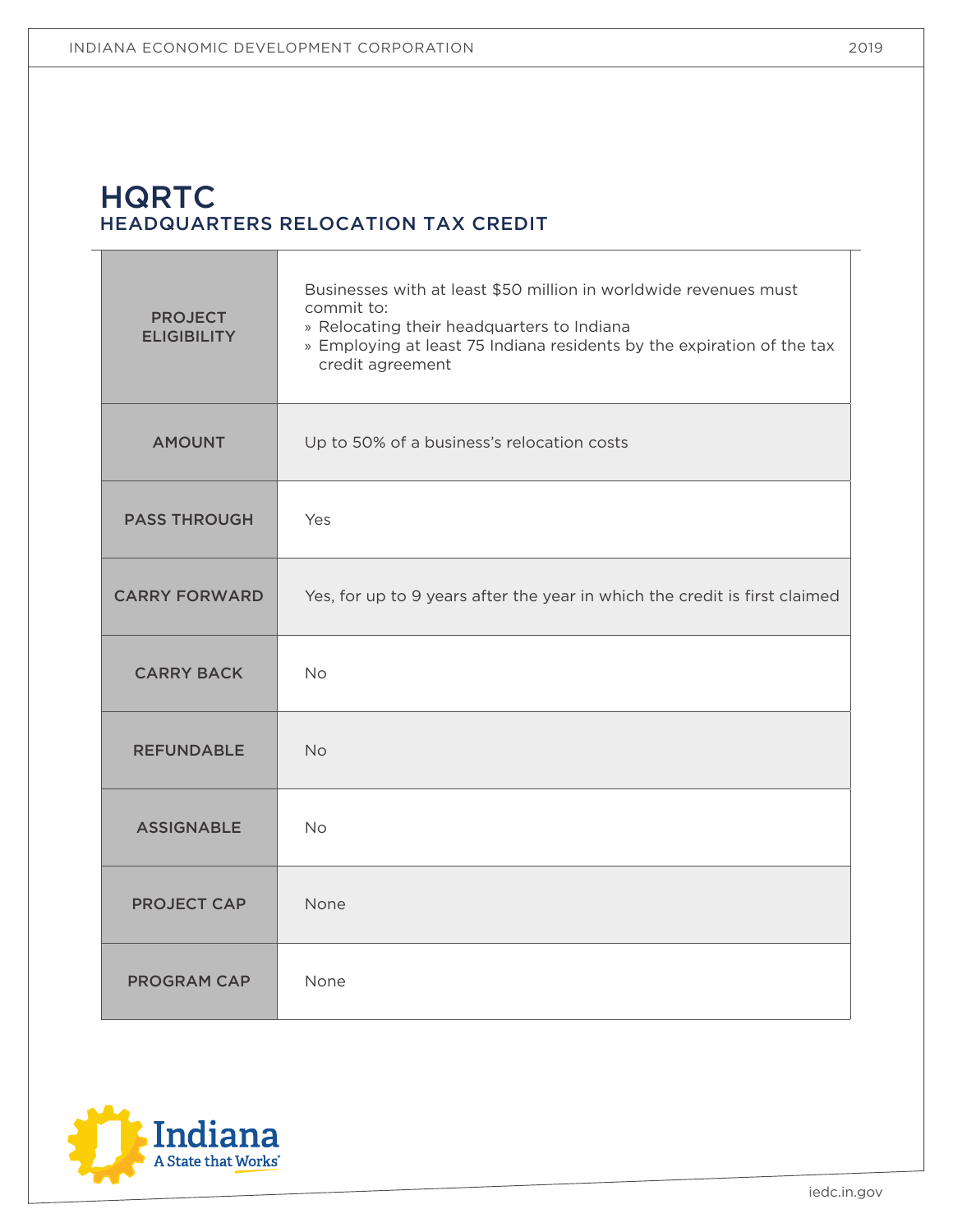# DATA CENTER SALES TAX EXEMPTION CAPITAL INVESTMENT INCENTIVE

### DESCRIPTION

The Data Center Gross Retail and Use Tax Exemption provides a sales and use tax exemption on purchases of qualifying data center equipment and energy to operators of a qualified data center for a period not to exceed 25 years for data center investments of less than \$750 million. If the investment exceeds \$750 million, the IEDC may award an exemption for up to 50 years. This program is established by Indiana Code § 6-2.5-15.

Local governments may also provide a personal property tax exemption on qualified enterprise information technology equipment to owners of a data center who invest at least \$25 million in real and personal property in the facility.

#### **ELIGIBILITY**

To qualify for the exemptions, data centers must reach a certain threshold for investment within 5 years of receiving an exemption certificate from the Department of Revenue. The minimum investment required is determined by the population of the county in which the qualified data center is located:

- » \$25 million in counties with less than 50,000 people
- » \$100 million in counties between 50,000 and 100,000 people
- » \$150 million in counties with 100,000 or more people

Equipment that is eligible for the exemption includes the servers and related computer equipment or software purchased or leased for the processing, storage, retrieval or communication of data, as well as other equipment essential to the operation of the data center. This includes electricity used in qualified data center operations. All equipment purchases must be approved by the IEDC before they are made.

### EVALUATION CRITERIA

Each project will be evaluated on its individual merits and will undergo a cost-benefit analysis.

#### APPLICATION & TAX EXEMPTION

Data centers are required to apply to the IEDC for a specific transaction award certificate.

After applying to the IEDC for a specific transaction award certificate, the Indiana Department of Revenue will issue the data center proof of tax-exempt status.

The data center tax exempt status applies for up to 25 or 50 years, depending on the amount of investment the data center commits.

### REPORTING REQUIREMENTS

Upon execution of a Data Center Sales Tax Exemption contract with the IEDC, qualified data center operators are required to report for every calendar year during the term of the contract.

- » Summary statistics relating to qualified expenditures that occurred in the applicable year
- » Detailed line-item report of eligible expenditures and how much tax was not paid as a result of the exemption, verified by an independent third party

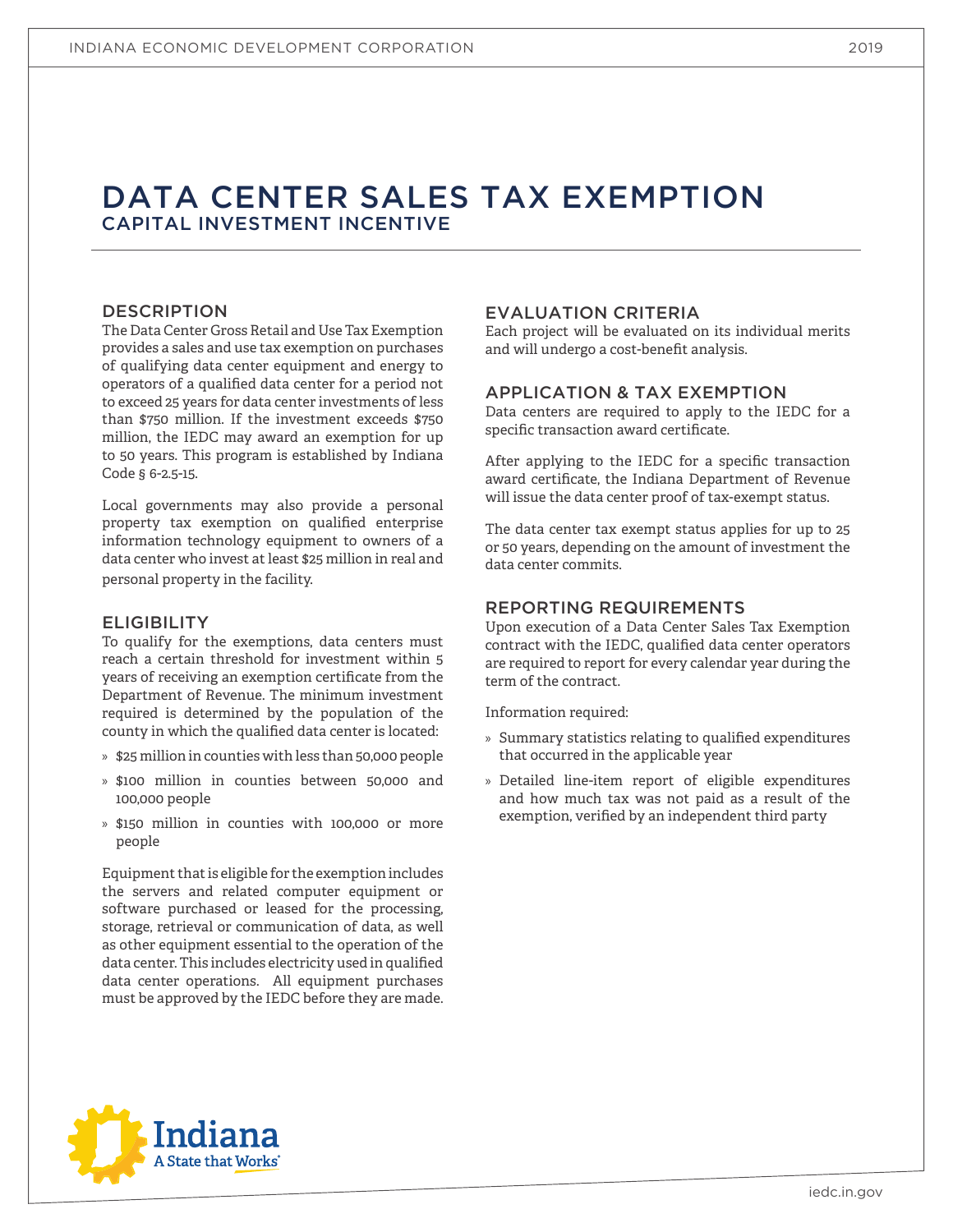# **CRED** COMMUNITY REVITALIZATION ENHANCEMENT DISTRICT TAX CREDIT

### DESCRIPTION

The Community Revitalization Enhancement District (CRED) Tax Credit provides an incentive for investment in community revitalization enhancement districts (Indiana Code 36-7-13). The credit is established by Ind. Code 6-3.1-19. Please note that the CRED tax credit is not the same as the CRED financing tool established under Indiana Code 36-7-13.

### PROJECT ELIGIBILITY

The credit is available to taxpayers that make qualified investments for the redevelopment or rehabilitation of property located within a revitalization district. Only those projects that the IEDC expects to have a positive return on investment will be considered.

- » A taxpayer is not eligible for more than one of the following tax credits for the same project:
- » Community revitalization enhancement district tax credit (CRED)
- » Redevelopment tax credit (beginning Jan 2020)
- » Industrial recovery tax credit (DINO) (expiring Dec. 31, 2019)
- » Hoosier business investment tax credit (HBI)
- » Venture capital investment tax credit (VCI)

# ELIGIBLE QUALIFIED INVESTMENT COSTS

The applicant's qualified investment must be made for the redevelopment or rehabilitation of property located within a CRED, pursuant to a plan adopted by an advisory commission on industrial development per Indiana Code 36-7-13, and approved by the IEDC





Eligible costs may include:

- » Acquisition costs, when necessary for redevelopment or rehabilitation
- » Architectural and engineering fees
- » Construction management and demolition costs
- » Environmental remediation costs
- » FF&E, if nonmovable
- » Permitting costs directly related to rehabilitation
- » Other hard costs
- » Eligible costs do not include:
- » Legal and accounting fees
- » Developer fees
- » Feasibility studies
- » Property insurance
- » FF&E, if movable
- » Loan costs
- » Other professional fees not directly related to rehabilitation of the property
- » Reserves
- » Other soft costs

# CALCULATION AND APPLICATION OF CREDIT

The credit amount is equal to the amount of qualified investment made by the taxpayer during the taxable year multiplied by 25%. The credit may be passed through (see Indiana Code 6-3.1-19-13). The credit is applied against the taxpayer's state or local tax liability, and may be carried forward to the immediately following taxable years.

### APPLICATION

An application must be approved before an investment is made. See the application for additional requirements. The application can be found on the IEDC's website.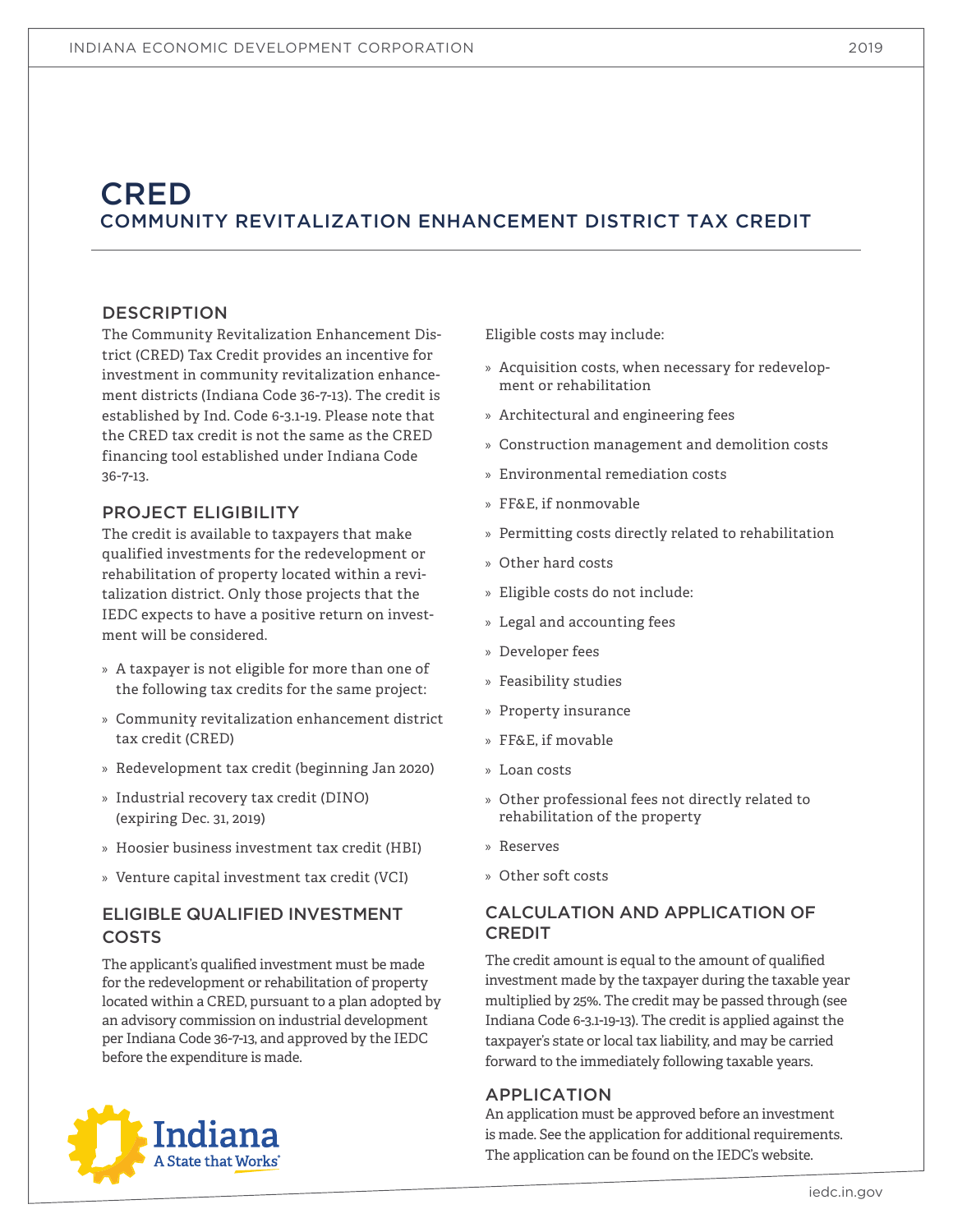# **CRED** COMMUNITY REVITALIZATION ENHANCEMENT DISTRICT TAX CREDIT

# CRED EXPIRATION DATES

Pursuant to Indiana Code, eligible community revitalization enhancement districts expire on the following dates:

| <b>CRED</b>                   | <b>Expiration Date</b> |
|-------------------------------|------------------------|
| Anderson                      | 6/30/2030              |
| <b>Bloomington Downtown</b>   | 6/30/2019              |
| <b>Bloomington Thompson</b>   | 6/30/2019              |
| Muncie Delco                  | 6/30/2020              |
| Muncie ABB Industrial Centre  | 6/30/2028              |
| Fort Wayne Downtown           | 6/30/2026              |
| Fort Wayne Southtown Centre   | 6/30/2021              |
| Indianapolis Lafayette Square | 6/30/2023              |
| Marion                        | Expired                |
| South Bend                    | 10/15/2019             |